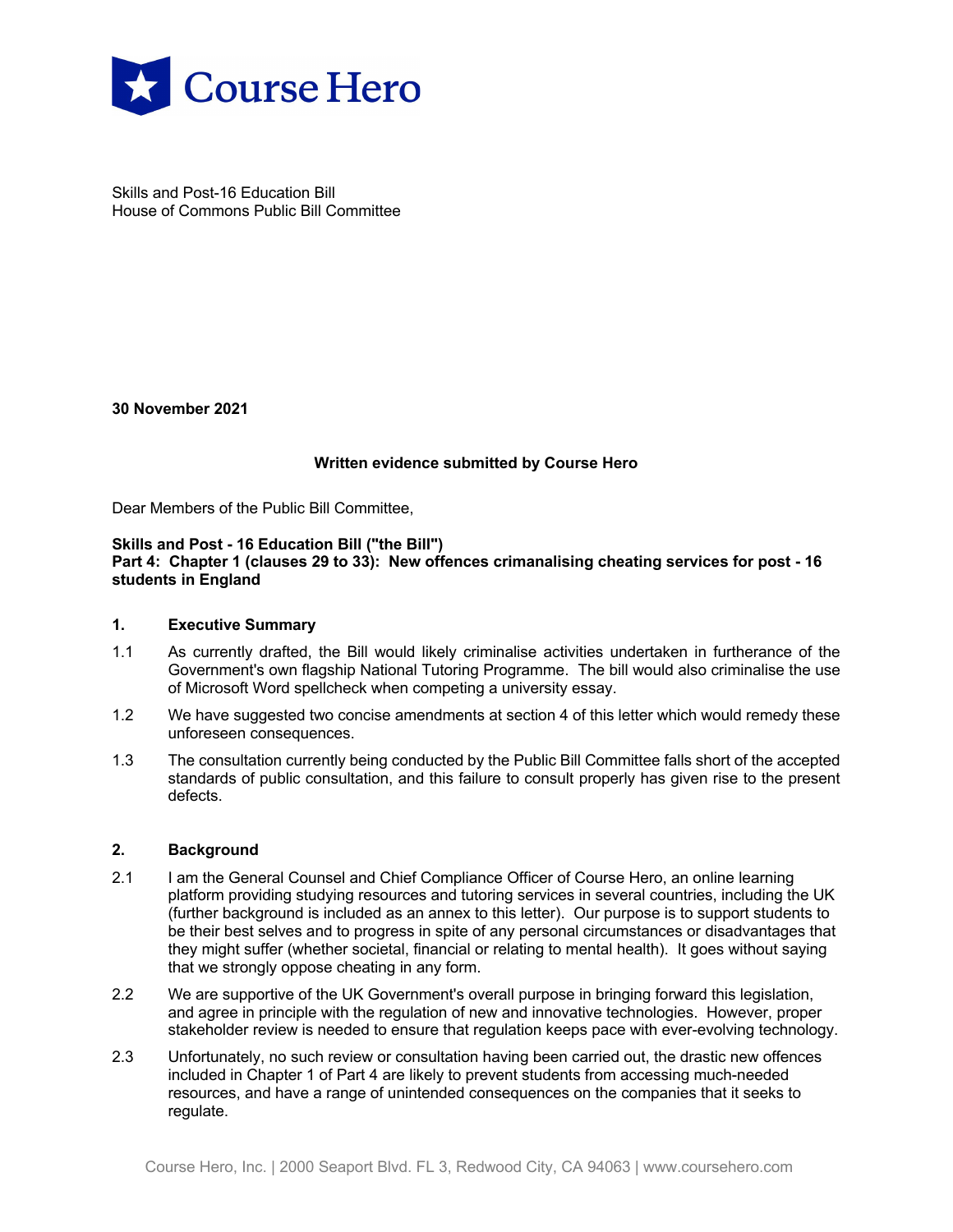

# **3. Conflict with the government's own National Tutoring Programme**

- 3.1 As currently drafted the legislation would hinder the Government's own initiatives in this area. The National Tutoring Programme is a £450m scheme launched by the Government to help students catch up in the wake of the pandemic. It deploys online resources very similar to those offered by our company. As drafted, the Bill would make it effectively unlawful for the services needed to fulfil this scheme to be provided. Details of the scheme can be viewed at, for example, https://www.mytutor.co.uk/schools/national-tutoring-programme.
- 3.2 Similarly to our site, the MyTutor website works by arranging for support to be provided by individual tutors to students. It would be impossible for such support never to drift into the passing of some information that a student might then use as some *part of* a formal assignment.**<sup>1</sup>** Indeed, this is how teaching works – the government's own flagship programme recognises this.
- 3.3 Tutors providing such support would end up committing an offence by participating in the programme, if this legislation is passed in its current form, as would an organisation (for example MyTutor) facilitating or arranging the provision of this service .
- 3.4 It is therefore clear that not only has the Government recognised the benefits of such services, and the role of an efficiently-run commercial organisation to arrange it, but it has also deployed vast national resources to ensure that students are able to access them.
- 3.5 Our second suggested amendment below addresses this issue and, if adopted, would enable the National Tutoring Programme to proceed.

# **4. Unforeseen consequences of current drafting and suggested changes**

*Suggested amendment 1: "Part of" to be amended to "a substantial part of" in clause 29(2)*

- 4.1 As drafted, the definition of "Relevant Service" in clause 29(2) would capture the use of spellcheck in Microsoft Word when completing an essay at University. Accurate spelling and grammar is clearly "part of" the assignment of writing an essay. This cannot be the mischief that the legislature has in mind to prohibit.
- 4.2 Australian legislation which came into force earlier this year, and on which we assume these provisions were based, has drafted the definition of "Relevant Service" differently. Rather than extending the scope as far as "part of" an assignment, that scope is slightly narrower, and applies to the completion of "all or a substantial part of" an assignment. This would exclude our example above (Microsoft Word spellcheck).
- 4.3 On the other hand in the case of a language assignment, spellcheck may enable our students to complete a substantial part of the assignment and as such use of it would be prohibited in that narrower context. In that way, the Australian precedent helps to avoid such unreasonable or simply unforeseen consequences.

# *Suggested amendment 2: Additional defence needed in clause 30*

4.4 In addition to amending the definition of "Relevant Service", clause 30 would benefit from the inclusion of an additional defence, to be available where a tutor has attended a course or training programme on what is and is not permissible in terms of assisting with a substantial part of an assignment. Such an inclusion could be by amendment to sub-clause (3) or by the addition of a new subclause.

 $1$  Clause 29(5) of the Bill would make it an offence to arrange for tutors to help students complete "part of" an assignment (see above), such that the Service Provider for the My Tutor scheme would be guilty of an offence for fulfilling the Government's contract.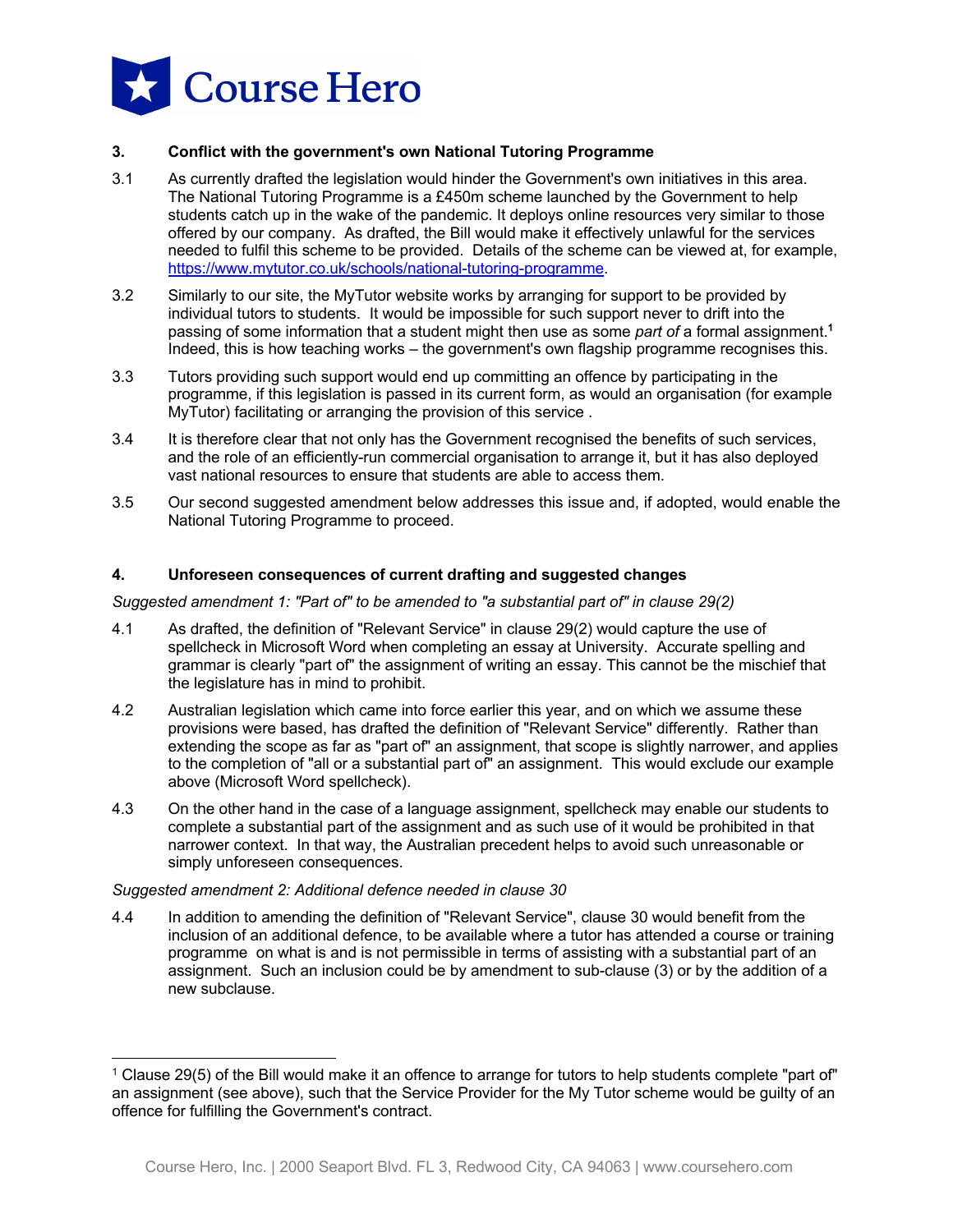

- 4.5 The additional defence would clarify that it is sufficient for an organisation arranging for tutor services to demonstrate that their tutors have attended a course setting out what they can and cannot do in terms of helping a student complete an "substantial part of" an assignment.
- 4.6 The content of such a course could easily be specified by the Government in statutory or nonstatutory guidance – indeed any amended defence could be by reference to statutory guidance to be made under these provisions in due course.

#### **5. Lack of proper consultation resulting in unintended consequences**

- 5.1 As you are no doubt aware, the 'Have Your Say' consultation currently being carried out by the Public Bill Committee does not meet the normal standards applicable to government consultations generally (including the Gunning Principles).
- 5.2 The proposals are not formative, they are at a late stage of consideration (having been introduced 'in flight' as Government-sponsored amendments in the Lords). The "Have Your Say" website does not provide sufficient reasons, including the reason for making the provisions far wider than the Australian precedent, so as to permit intelligent consideration and response. There is not adequate time to respond in full; responses are requested as soon as possible, and in any event before 30 November 2021. Whilst we appreciate the Public Bill Committee's stated desire to take into account the responses, the legislation has clearly already been formulated, there is no opportunity for the Government to take into account responses when formulating that legislation.
- 5.3 In our view, the failure to adhere to commonly accepted standards of consultation is what has caused the lacunae in the current draft of the Bill and the over-extended scope of application.

#### **6. Closing**

6.1 In summary, while we commend the Government for seeking to tackle cheating online, for the reasons set out above we do not consider that the legislation as drafted is fit for purpose, nor future-proofed, and suggest the changes listed above.

Yours faithfully,

Monique Ho

CC.

Alex Burghart, Minister for Skills

Michelle Donelan, Minister for Higher and Further Education (Department for Education) Robert Halfon, Chari of the Education Select Committee (House of Commons) Paul Kett, Director-General for Higher and Further Education (Department for Education)